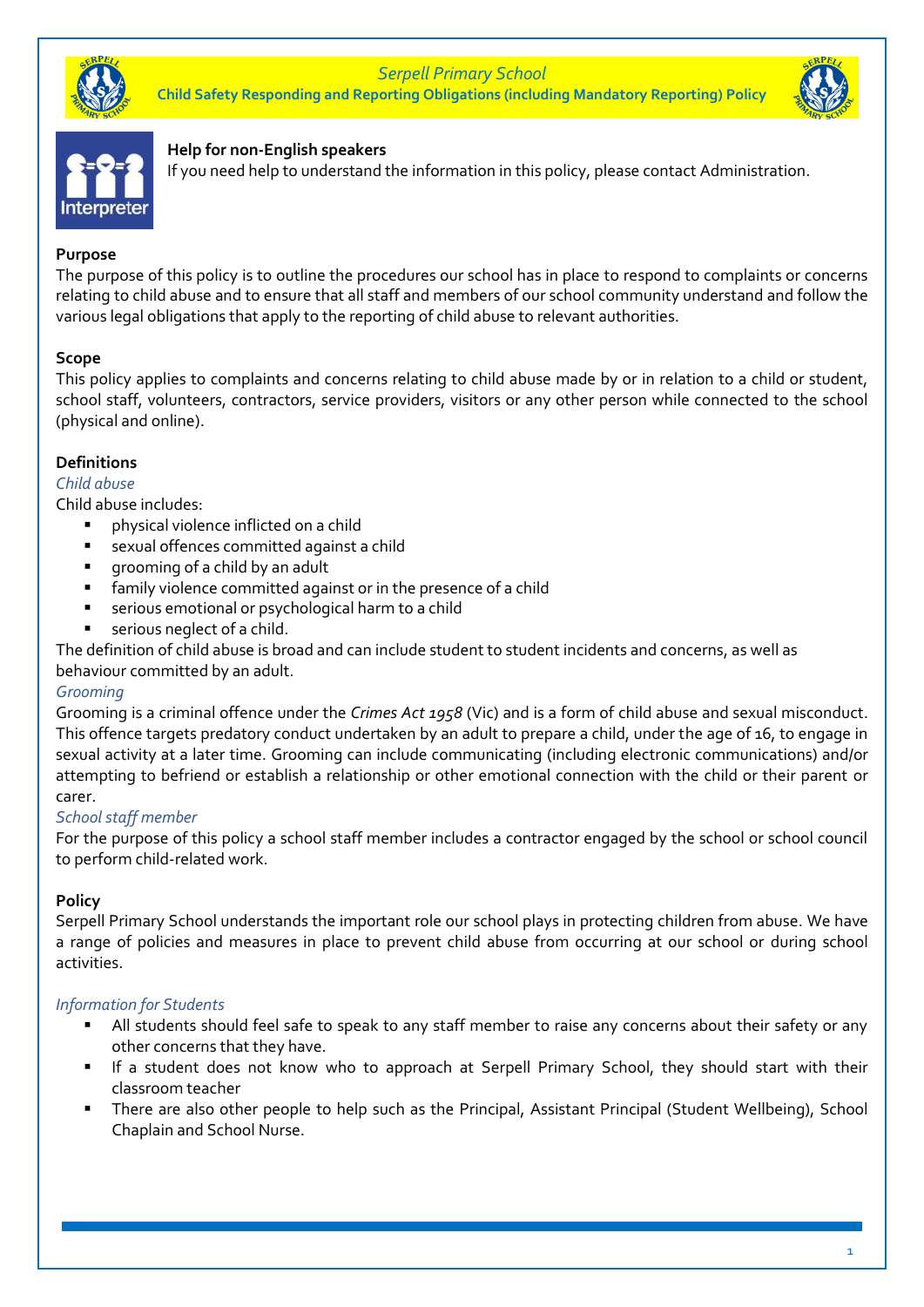

**Child Safety Responding and Reporting Obligations (including Mandatory Reporting) Policy**



#### *Identifying child abuse*

To ensure we can respond in the best interests of students and children when complaints or concerns relating to child abuse are raised, all staff and relevant volunteers must:

- understand how to identify signs of child abuse and behavioural indicators of perpetrators for detailed information on identifying child abuse and behavioural indicators of perpetrators refer to [Identify child](https://www.education.vic.gov.au/school/teachers/health/childprotection/Pages/identify.aspx)  [abuse.](https://www.education.vic.gov.au/school/teachers/health/childprotection/Pages/identify.aspx)
- understand their various legal obligations in relation to reporting child abuse to relevant authorities for detailed information on the various legal obligations refer to Appendix A
- follow the below procedures for responding to complaints or concerns relating to child abuse, which ensure our school acts in the best interests of students and children and complies with both our legal and Department policy obligations.

At Serpell Primary School we recognise the diversity of the children, young people, and families at our school and take account of their individual needs and backgrounds when considering and responding to child safety incidents or concerns.

### *Procedures for responding to an incident, disclosure, allegation, or suspicion of child abuse*

- In responding to a child safety incident, disclosure, allegation or suspicion, Serpell Primary School will follow:
	- th[e Four Critical Actions for Schools](https://www.education.vic.gov.au/Documents/about/programs/health/protect/FourCriticalActions_ChildAbuse.pdf) for complaints and concerns relating to all forms of child abuse
	- the [Four Critical Actions: Student Sexual Offending](https://www.education.vic.gov.au/school/teachers/health/childprotection/Pages/stusexual.aspx) for complaints and concerns relating to student sexual offending
	- our Student Wellbeing and Engagement Policy and Bullying Prevention Policy for complaints and concerns relating to student physical violence or other harmful student behaviours.

### *School staff and volunteer responsibilities*

- *1. Immediate action*
	- If a school staff member or volunteer witnesses an incident of child abuse, or reasonably believes, suspects or receives a disclosure or allegation that a child has been, or is at risk of being abused, they must:
	- If a child is at immediate risk of harm, separate alleged victims and others involved, administer first aid (appropriate to their level of training) and call 000 for urgent medical or police assistance where required to respond to immediate health or safety concerns.
	- Notify the Principal or Assistant Principal (Student Wellbeing) as soon as possible, who will ensure our school follows the steps in these procedures.

NOTE for staff and volunteers:

- if you are uncertain if an incident, disclosure, allegation or suspicion gives rise to a concern about child abuse you must always err on the side of caution and report the concern to Principal or Assistant Principal (Student Wellbeing).
- If the Principal or Assistant Principal (Student Wellbeing) is unavailable, the other Assistant Principal or a member of the Leadership team will take on this role.
- If the concerns relate to the conduct of Principal or Assistant Principal (Student Wellbeing), notify the North-Eastern Regional Office who must then take on responsibility for ensuring our school follows these procedures.

Refer to Appendix B for guidance on how to respond to a disclosure of child abuse.

#### *2. Reporting to authorities and referring to services*

As soon as immediate health and safety concerns are addressed, and relevant school staff have been informed, the Principal or Assistant Principal (Student Wellbeing) must report all incidents, suspicions, and disclosures of child abuse as soon as possible.

The following steps will ensure our school complies with the four critical actions as well as additional actions required under the Child Safe Standards.

The Principal or Assistant Principal (Student Wellbeing) must ensure: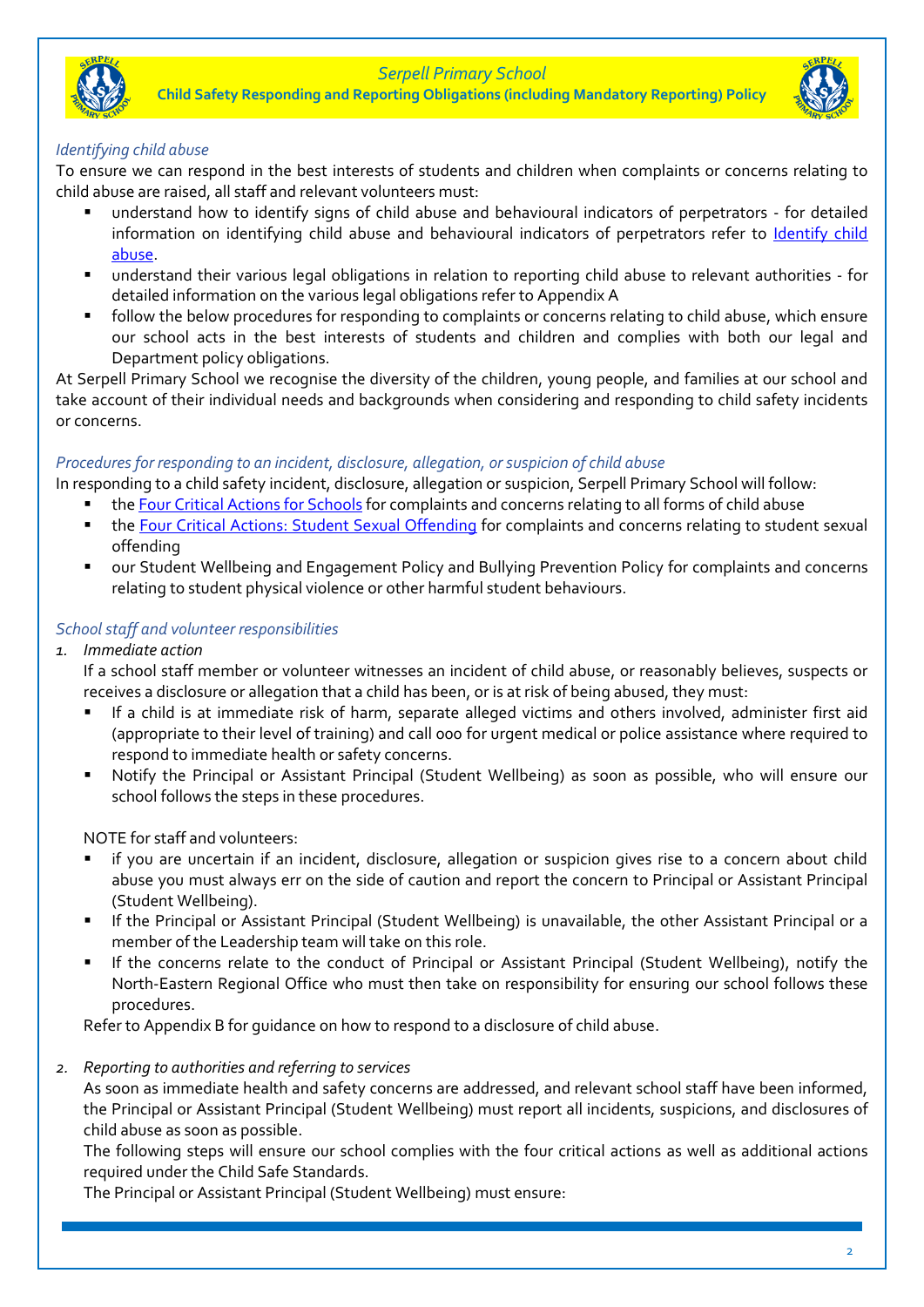



- all relevant information is reported to the Department of Families, Fairness and Housing (DFFH) Protection, Victoria Police or relevant services where required
- the incident is reported to the Department's [eduSafe Plus portal](https://services.educationapps.vic.gov.au/edusafeplus) or the Incident Support and Operations Centre (1800 126 126) in accordance with the severity rating outlined in the Managing and Reporting School [Incidents Policy](https://www2.education.vic.gov.au/pal/reporting-and-managing-school-incidents-including-emergencies/policy)
- all [reportable conduct](https://www2.education.vic.gov.au/pal/reportable-conduct-scheme/policy) allegations or incidents are reported by the Principal to the Department's Employee Conduct Branch (03 7022 0005) – where a reportable conduct allegation is made against the Principal, the Regional Director must be informed who will then make a report to Employee Conduct Branch

NOTE: In circumstances where staff members are legally required to report child abuse to DFFH Child Protection or Victoria Police and they are unable to confirm that the information has been reported by another person at the school or the designated member of school staff does not agree that a report needs to be made, the staff member who has formed the reasonable belief must still contact DFFH Child Protection and Victoria Police to make the report.

If you believe that a child is not subject to abuse, but you still hold significant concerns for their wellbeing you must still act. This may include making a referral or seeking advice from Child FIRST or The Orange Door (in circumstances where the family are open to receiving support) DFFH Child Protection or Victoria Police.

## *3. Contacting parents or carers*

The Principal or Assistant Principal (Student Wellbeing) must ensure parents and carers are notified unless advised otherwise by DFFH Child Protection or Victoria Police, or there are other safety and wellbeing concerns in relation to informing parents/carers.

Principals may contact the Department of Education and Training Legal Division for advice on notifying parents and carers, and where relevant, the wider school community.

For further quidance, refer to **PROTECT** Contacting parents and carers

# *4. Ongoing protection and support*

The Principal or Assistant Principal (Student Wellbeing) must ensure appropriate steps are taken by the school to protect the child and other children from any continued risk of abuse. These steps must be taken in consultation with any relevant external agency or Department staff such as DFFH Child Protection, Victoria Police, Legal Division or Employee Conduct Branch. Ongoing protection will also include further reports to authorities if new information comes to light or further incidents occur.

Appropriate, culturally sensitive, and ongoing support must be offered and provided to all affected students. Ongoing support will be based on any available advice from the Department, parents and carers, health practitioners, and other authorities (such as DFFH or Victoria Police) and may include referral to wellbeing professionals, development of a safety plan, student support group meetings, and, for student-to-student incidents, behaviour management and support measures.

# *5. Recordkeeping*

The Principal or Assistant Principal (Student Wellbeing) will ensure that:

- detailed notes of the incident, disclosure, allegation or suspicion are taken using the Responding to [Suspected Child Abuse: Template](https://www.education.vic.gov.au/Documents/about/programs/health/protect/PROTECT_Schoolstemplate.pdf) or the [Responding to Student Sexual Offending: template](https://www.education.vic.gov.au/Documents/about/programs/health/protect/SSO_ReportingTemplate.docx) including, where possible, by the staff member or volunteer who reported the incident, disclosure, or suspicion to them
- detailed notes are taken of any immediate or ongoing action taken by the school to respond to the incident, disclosure, allegation or suspicion
- all notes and other records relating to the incident, disclosure, allegation or suspicion, including the schools immediate and ongoing actions, are stored securely.

## *For school visitors and school community members*

All community members aged 18 years or over have legal obligations relating to reporting child abuse – refer to Appendix A for detailed information.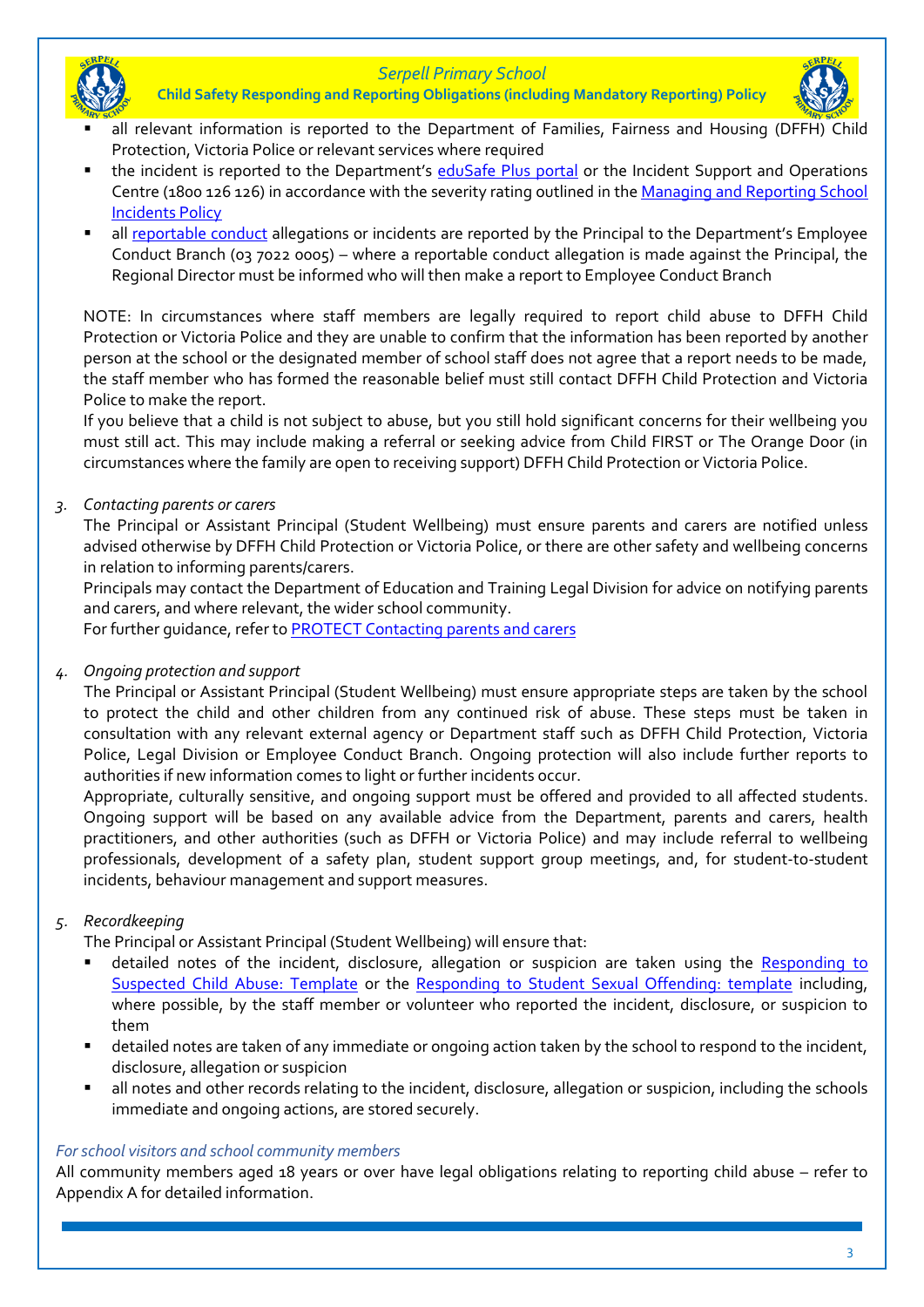

**Child Safety Responding and Reporting Obligations (including Mandatory Reporting) Policy**



Any person can make a report to DFFH Child Protection or Victoria Police if they believe on reasonable grounds that a child is in need of protection. For contact details, refer to th[e Four Critical Actions.](https://www.education.vic.gov.au/Documents/about/programs/health/protect/FourCriticalActions_ChildAbuse.pdf)

Members of the community do not have to inform the school if they are making a disclosure to DFFH Child Protection or the Victoria Police. However, where a community member is concerned about the safety of a child or children at the school, the community member should report this concern to the principal so that appropriate steps to support the student can be taken.

## *Additional requirements for all staff*

All staff play an important role in supporting student safety and wellbeing and have a duty of care to take reasonable steps to prevent reasonably foreseeable harm to students.

Fulfilling the roles and responsibilities in the above procedure does not displace or discharge any other obligations that arise if a person reasonably believes that a child is at risk of child abuse. This means that if, after following the actions outlined in the procedure, a staff member reasonably believes that a child remains at risk of abuse, they must take the following steps:

- if they are concerned that the school has not taken reasonable steps to prevent or reduce the risk, raise these concerns with the principal in the first instance, and escalate to the regional office if they remain unsatisfied.
- report the matter to the relevant authorities where they are unable to confirm that the information has been reported by another staff member.

Staff must refer to Appendix A for further information on their obligations relating to reporting to authorities.

#### **Communication**

This policy will be communicated to our school community in the following ways:

- Available publicly on school website.
- Included in staff induction processes and annual staff training
- Included in our staff handbook/manual.
- Included in volunteer induction processes and training for relevant volunteers
- Hard copy available from school administration upon request.

#### **Further Information and Resources**

The following Department of Education and Training policies and guidance are relevant to this policy:

- **[Child Safe Standards](https://www2.education.vic.gov.au/pal/child-safe-standards/policy)**
- **Protecting Children** [Reporting and Other Legal Obligations](https://www2.education.vic.gov.au/pal/protecting-children/policy)
- [Managing and Reporting School Incidents](https://www2.education.vic.gov.au/pal/reporting-and-managing-school-incidents-including-emergencies/policy)
- **[Reportable Conduct](https://www2.education.vic.gov.au/pal/reportable-conduct-scheme/policy)**
- **[Restraint and Seclusion](https://www2.education.vic.gov.au/pal/restraint-seclusion/policy)**
- **E** [Identify child abuse](https://www.education.vic.gov.au/school/teachers/health/childprotection/Pages/identify.aspx)
- [Report child abuse in schools \(including four critical actions\)](https://www.education.vic.gov.au/school/teachers/health/childprotection/Pages/report.aspx)
- [Identify and respond to student sexual offending](https://www.education.vic.gov.au/school/teachers/health/childprotection/Pages/stusexual.aspx)

The following school policies are also relevant to this policy:

- Child Safety and Wellbeing Policy
- Child Safety Code of Conduct
- Statement of Values and School Philosophy
- Student Wellbeing and Engagement Policy
- **Volunteer Policy**
- Duty of Care Policy
- **·** Inclusion and Diversity Policy

**Policy Review and Approval**

| Policy last reviewed       | This policy was last updated on the $12^{th}$ of May 2022. |
|----------------------------|------------------------------------------------------------|
| Consultation               | <b>School Council</b>                                      |
|                            | School Community - Newsletter                              |
| Approved by                | Principal                                                  |
| Next scheduled review date | This policy is scheduled for review in May 2024.           |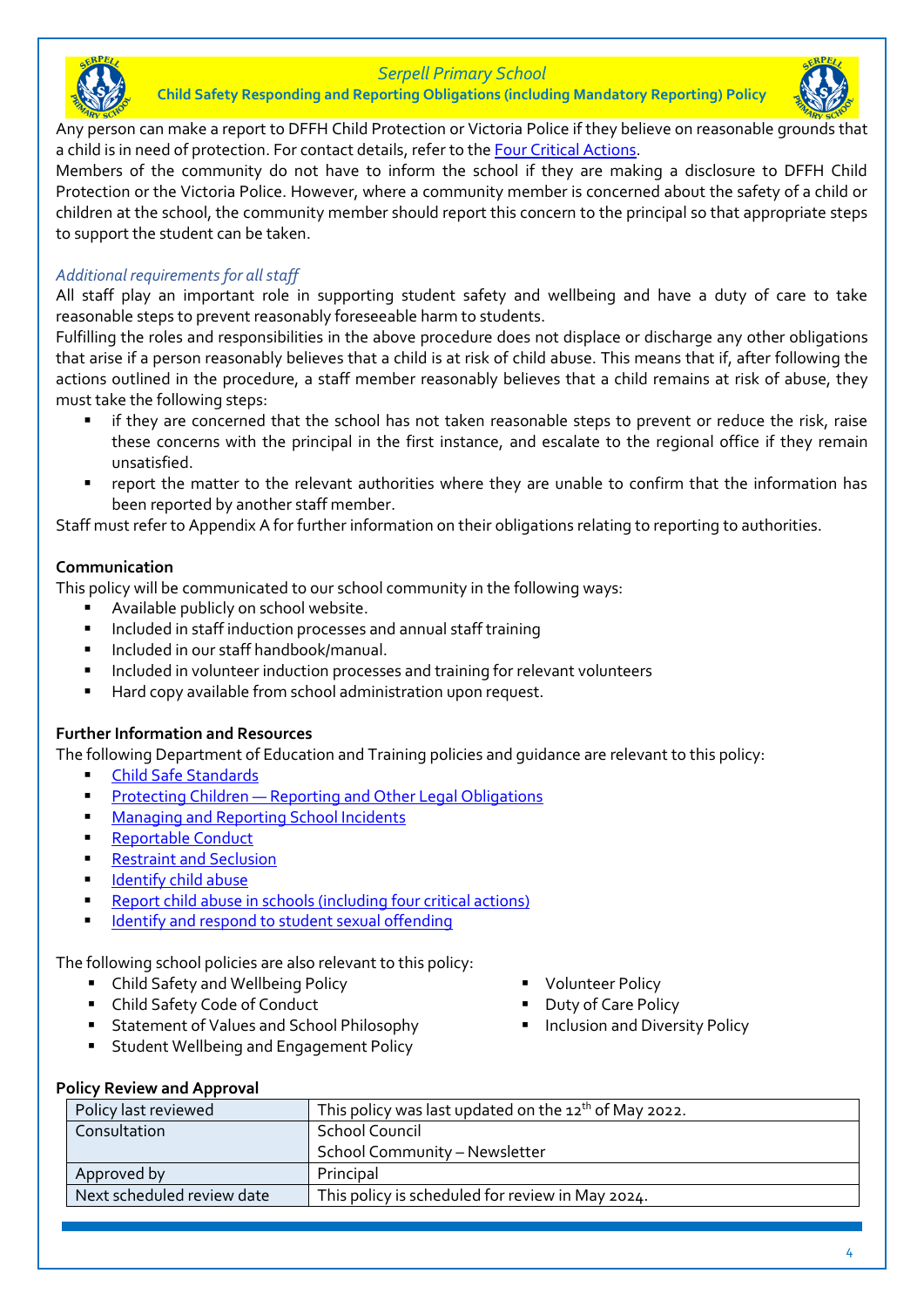**Child Safety Responding and Reporting Obligations (including Mandatory Reporting) Policy**



### *APPENDIX A*

### **LEGAL OBLIGATONS RELATING TO REPORTING CHILD ABUSE**

The following information outlines the various legal obligations relating to the reporting of child abuse to relevant authorities.

It is important to note that the procedures outlined in the above policy ensure compliance with the below reporting obligations, and also include additional steps to ensure compliance with Department policy and our school's duty of care obligations.

## *Mandatory reporting to Department of Families, Fairness and Housing (DFFH) Child Protection*

The following individuals are mandatory reporters under the *Children, Youth and Families Act 2005* (Vic):

- registered teachers and early childhood teachers (including principals and school staff who have been granted permission to teach by the VIT)
- school counsellors including staff who provide direct support to students for mental, emotional or psychological wellbeing, including (but not limited to) school health and wellbeing staff, primary welfare coordinators, student wellbeing coordinators, mental health practitioners, chaplains, and Student Support Services staff
- nurses
- registered psychologists
- police officers
- registered medical practitioners
- out of home care workers (excluding voluntary foster and kinship carers)
- early childhood workers
- youth justice workers
- people in religious ministry
- midwives

All mandatory reporters must make a report to the Department of Families, Fairness and Housing (DFFH) Child Protection as soon as practicable if, during the course of carrying out their professional roles and responsibilities, they form a belief on reasonable grounds that:

- a child has suffered, or is likely to suffer, significant harm as a result of physical abuse and/ or sexual abuse; and
- the child's parents or carers have not protected, or are unlikely to protect, the child from harm of that type.

A mandatory reporter who fails to comply with this legal obligation may be committing a criminal offence. It is important for all staff at Serpell Primary School to be aware that they are legally obliged to make a mandatory report on each occasion that they form a reasonable belief that a child is in need of protection, and they must make a mandatory report even if the principal or any other mandatory reporter does not share their belief that a report is necessary.

If charged with not making a mandatory report, it may be a defence for the person charged to prove that they honestly and reasonably believed that all of the reasonable grounds for their belief had been the subject of a report to child protection made by another person.

The identity of a person who reports any protective concerns to DFFH Child Protection is protected by law. It is an offence for a person, other than the person who made the report, to disclose the name of the person who made a report or any information that is likely to lead to their identification.

At our school, all mandated school staff must undertake the *Mandatory Reporting and Other Obligations eLearning Module* annually. We also require/encourage all other staff to undertake this module, even where they are not mandatory reporters.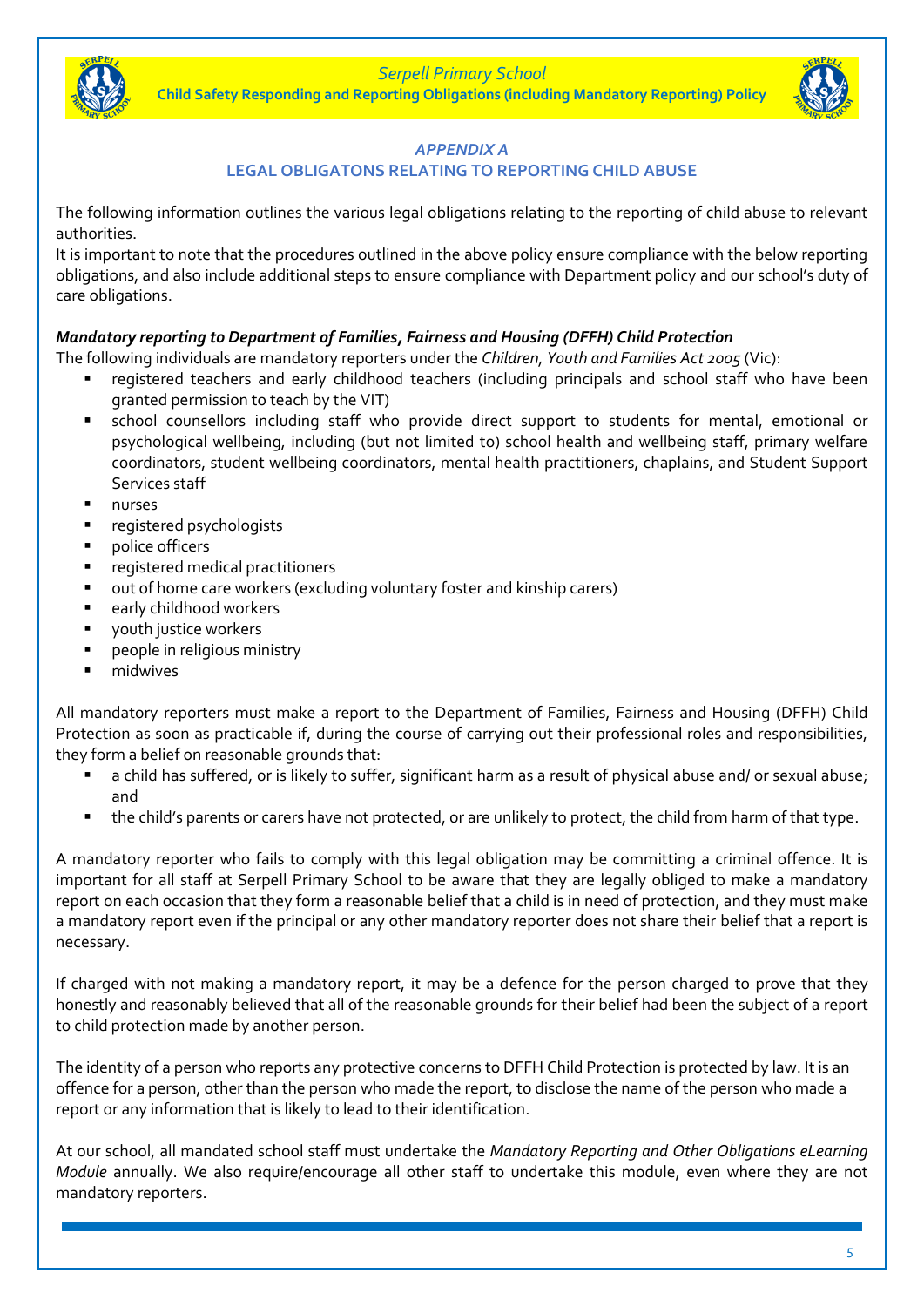

**Child Safety Responding and Reporting Obligations (including Mandatory Reporting) Policy**



The policy of the Department of Education and Training (DET) requires **all staff** who form a reasonable belief that a child is in need of protection to discuss their concerns with the school leadership team and to report their concerns to DFFH and in some circumstances to Victoria Police, or to ensure that all the information relevant to the report has been made by another school staff member.

Any person can make a report to DFFH Child Protection (131 278 – 24-hour service) if they believe on reasonable grounds that a child is in need of protection even if they are not a mandatory reporter listed above.

## *Reporting student wellbeing concerns to Child FIRST/Orange Door*

At Serpell Primary School we also encourage staff to make a referral to Child FIRST/Orange Door when they have significant concern for a child's wellbeing. For more information about making a referral to Child FIRST/Child FIRST see the Policy and Advisory Library: Protecting Children – [Reporting and Other Legal Obligations.](https://www2.education.vic.gov.au/pal/protecting-children/policy)

### *Reportable Conduct*

The Reportable Conduct Scheme is focussed on worker and volunteer conduct and how organisations investigate and respond to suspected child abuse. The scheme aims to improve organisational responses to suspected child abuse and to facilitate the identification of individuals who pose a risk of harm to children.

There are five types of 'reportable conduct' listed in the *Child Wellbeing and Safety Act 2005:*

- sexual offences against, with or in the presence of, a child
- **•** sexual misconduct (which includes grooming) against, with or in the presence of, a child
- physical violence against, with or in the presence of, a child
- behaviour that causes significant emotional or psychological harm to a child
- significant neglect of a child.

A reportable conduct allegation is made where a person makes an allegation, based on a reasonable belief, that a worker or volunteer has committed reportable conduct or misconduct that *may* involve reportable conduct. If school staff or volunteers become aware of reportable conduct by any current or former employee, contractor or volunteer, they must notify the school principal immediately. If the allegation relates to the principal, they must notify the Regional Director.

The principal or regional director must notify the Department's Employee Conduct Branch of any reportable conduct allegations involving current or former employees of the school (including Department, allied health, casual and school council employees), contractors and volunteers (including parent volunteers).

Employee Conduct Branch: 03 7022 0005 o[r employee.conduct@education.vic.gov.au](mailto:employee.conduct@education.vic.gov.au)

The Department's Secretary, through the Manager, Employee Conduct Branch, has a legal obligation to inform the Commission for Children and Young People when an allegation of reportable conduct is made. For more information about reportable conduct see the Department's *Policy and Advisory Library*: [Reportable](https://www2.education.vic.gov.au/pal/reportable-conduct-scheme/policy)  [Conduct](https://www2.education.vic.gov.au/pal/reportable-conduct-scheme/policy) and the Commission for Children and Young People's [website.](https://ccyp.vic.gov.au/reportable-conduct-scheme/)

#### *Failure to disclose offence*

Reporting child sexual abuse is a community-wide responsibility. All adults (ie persons aged 18 years and over), not just professionals who work with children, have a legal obligation to report to Victoria Police, as soon as practicable, where they form a 'reasonable belief' that a sexual offence has been committed by an adult against a child under the age of 16 in Victoria.

Failure to disclose information to Victoria Police (by calling 000, local police station or the Police Assistance Line 131 444) as soon as practicable may amount to a criminal offence unless a person has a 'reasonable excuse' or exemption from doing so.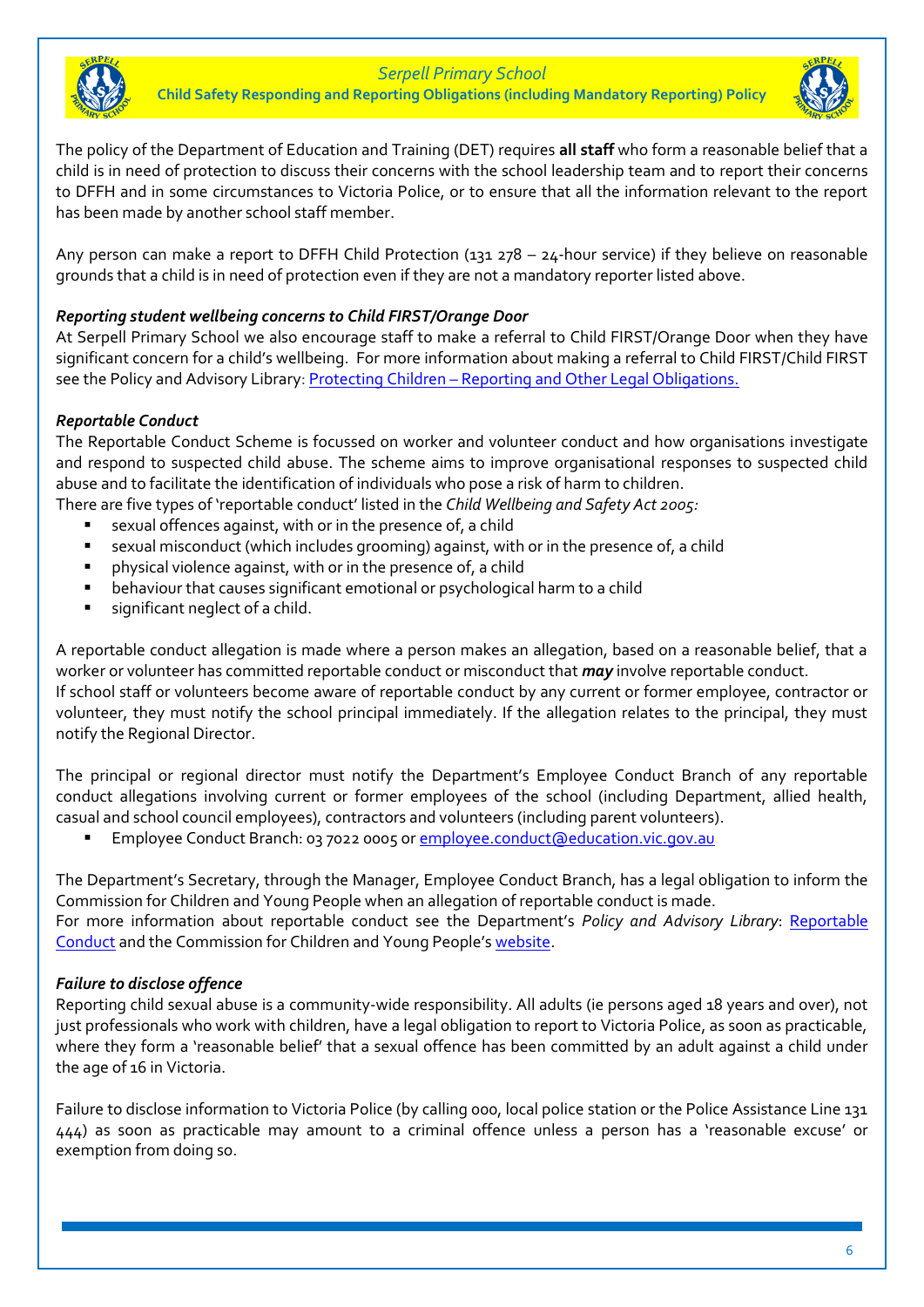

**Child Safety Responding and Reporting Obligations (including Mandatory Reporting) Policy**



"Reasonable belief" is not the same as having proof. A 'reasonable belief' is formed if a reasonable person in the same position would have formed the belief on the same grounds.

For example, a 'reasonable belief' might be formed when:

- a child states that they have been sexually abused
- a child states that they know someone who has been sexually abused (sometimes the child may be talking about themselves)
- someone who knows a child states that the child has been sexually abused
- professional observations of the child's behaviour or development leads a mandated professional to form a belief that the child has been sexually abused
- signs of sexual abuse leads to a belief that the child has been sexually abused.

"Reasonable excuse" is defined by law and includes:

- fear for the safety of any person including yourself or the potential victim (but not including the alleged perpetrator or an organisation)
- where the information has already been disclosed to Victoria Police and you have no further information to add (for example, through a mandatory report to DFFH Child Protection or a report to Victoria Police from another member of school staff).

### *Failure to protect offence*

This reporting obligation applies to school staff in a position of authority. This can include principals, assistant principals and campus principals. Any staff member in a position of authority who becomes aware that an adult associated with their school (such as an employee, contractor, volunteer, or visitor) poses a risk of sexual abuse to a child under the age of 16 under their care, authority or supervision, must take all reasonable steps to remove or reduce that risk.

This may include removing the adult (i.e., persons aged 18 years and over) from working with children pending an investigation and reporting your concerns to Victoria Police.

If a school staff member in a position of authority fails to take reasonable steps in these circumstances, this may amount to a criminal offence.

## *Further information*

For more information about the offences and reporting obligations outlined in this fact sheet refer to: [Protecting](https://www2.education.vic.gov.au/pal/protecting-children/policy)  Children — [Reporting and Other](https://www2.education.vic.gov.au/pal/protecting-children/policy) Legal Obligations.